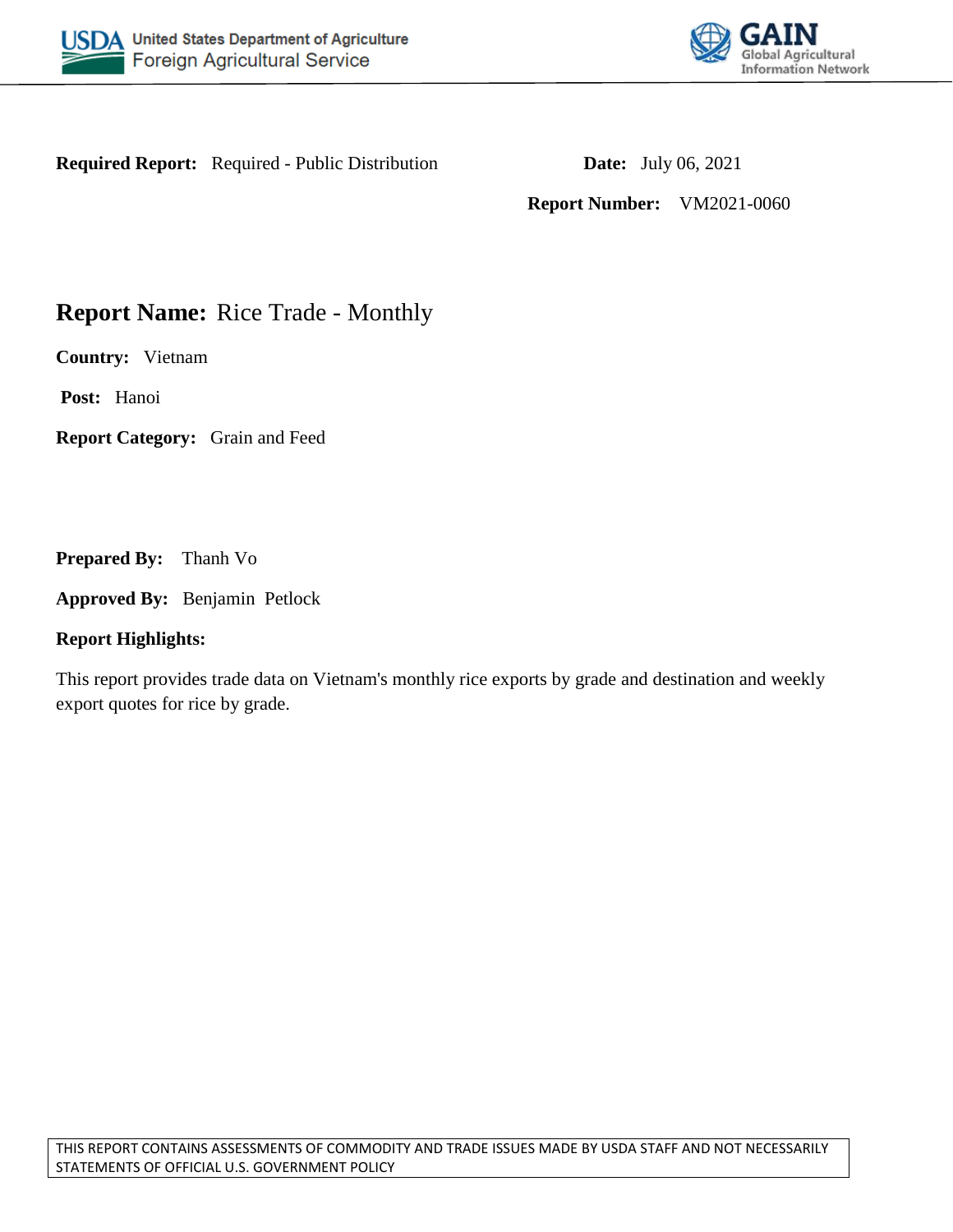#### **Commodities:**

Rice, Milled

## **1. Vietnam Rice Exports by Grade and Destination, May 2021**

| <b>Destination</b> | 5%       | 10% | 15%    | 25%    | 100%     | <b>Glutinous</b> | <b>Jasmine</b> | <b>Unknown</b> | <b>Total</b> |
|--------------------|----------|-----|--------|--------|----------|------------------|----------------|----------------|--------------|
| <b>ASIA</b>        | 142,296  | 656 | 17,624 | 11,406 | 5,545    | 103,884          | 129,954        | 21,677         | 433,043      |
| <b>AFRICA</b>      | 11,540   | 0   |        |        | 500      | 0                | 111,677        | 19,281         | 142,997      |
| <b>EUROPE</b>      | 1,417    | 0   |        | 0      | 0        | 528              | 3,778          | 674            | 6,397        |
| <b>AMERICAS</b>    | 31,206   | 80  |        |        | $\theta$ | 20               | 1,613          | 460            | 33,379       |
| <b>OCEANIA</b>     | 1,225    | 50  | 1,290  |        | 43       | 18               | 4,727          | 3,920          | 11,275       |
| <b>UNKNOWN</b>     | $\theta$ |     |        |        | $\theta$ |                  | 0              |                | $\Omega$     |
| <b>TOTAL</b>       | 187,684  | 787 | 18,914 | 11,406 | 6,089    | 104,450          | 251,749        | 46,012         | 627,091      |

Source: Trade/Customs/Post's calculation

#### **2. Weekly Export Quotes for Rice, by Grade**

## Trader Quotes for Vietnam Rice Exports FOB basis, Week of May 1-7, 2021:

|          |     | Quote Averages |     |     |     |     |     |                    |                     |
|----------|-----|----------------|-----|-----|-----|-----|-----|--------------------|---------------------|
| % Broken | #1  | #2             | #3  | #4  | #5  | #6  | #7  | Current<br>Average | Previous (April 30) |
|          | 495 | 493            | 495 | 497 | 485 | 500 | 500 | 495.00             | 496.86              |
| 10       | N/A | N/A            | N/A | N/A | 480 | N/A | N/A | N/A                | N/A                 |
| 15       | 485 | 483            | 485 | 487 | 475 | 490 | 490 | 485.00             | 485.00              |
| 25       | 470 | 468            | 470 | 470 | 465 | 473 | 475 | 470.14             | 472.86              |

### Trader Quotes for Vietnam Rice Exports FOB basis, Week of May 8-14, 2021:

|          |     | Quote Averages |     |     |     |     |     |                    |                  |
|----------|-----|----------------|-----|-----|-----|-----|-----|--------------------|------------------|
| % Broken | #1  | #2             | #3  | #4  | #5  | #6  | #7  | Current<br>Average | Previous (May 7) |
|          | 495 | 493            | 495 | 500 | 485 | 500 | 497 | 495.00             | 495.00           |
| 10       | N/A | N/A            | N/A | N/A | 480 | N/A | N/A | N/A                | N/A              |
| 15       | 485 | 483            | 485 | 490 | 475 | 490 | 487 | 485.00             | 485.00           |
| 25       | 470 | 468            | 470 | 475 | 460 | 475 | 472 | 470.00             | 470.14           |

#### Trader Quotes for Vietnam Rice Exports FOB basis, Week of May 15-21, 2021:

|          |     | Quote Averages |                       |     |     |     |     |                    |                   |
|----------|-----|----------------|-----------------------|-----|-----|-----|-----|--------------------|-------------------|
| % Broken | #1  | #2             | Quotes (\$/ton)<br>#3 | #4  | #5  | #6  | #7  | Current<br>Average | Previous (May 14) |
|          | 495 | 493            | 495                   | 500 | 488 | 493 | 495 | 494.14             | 495.00            |
| 10       | N/A | N/A            | N/A                   | N/A | 483 | N/A | N/A | N/A                | N/A               |
| 15       | 485 | 483            | 485                   | 490 | 478 | 483 | 485 | 484.14             | 485.00            |
| 25       | 470 | 468            | 470                   | 475 | 463 | 468 | 470 | 469.14             | 470.00            |

Trader Quotes for Vietnam Rice Exports FOB basis, Week of May 22-28, 2021: